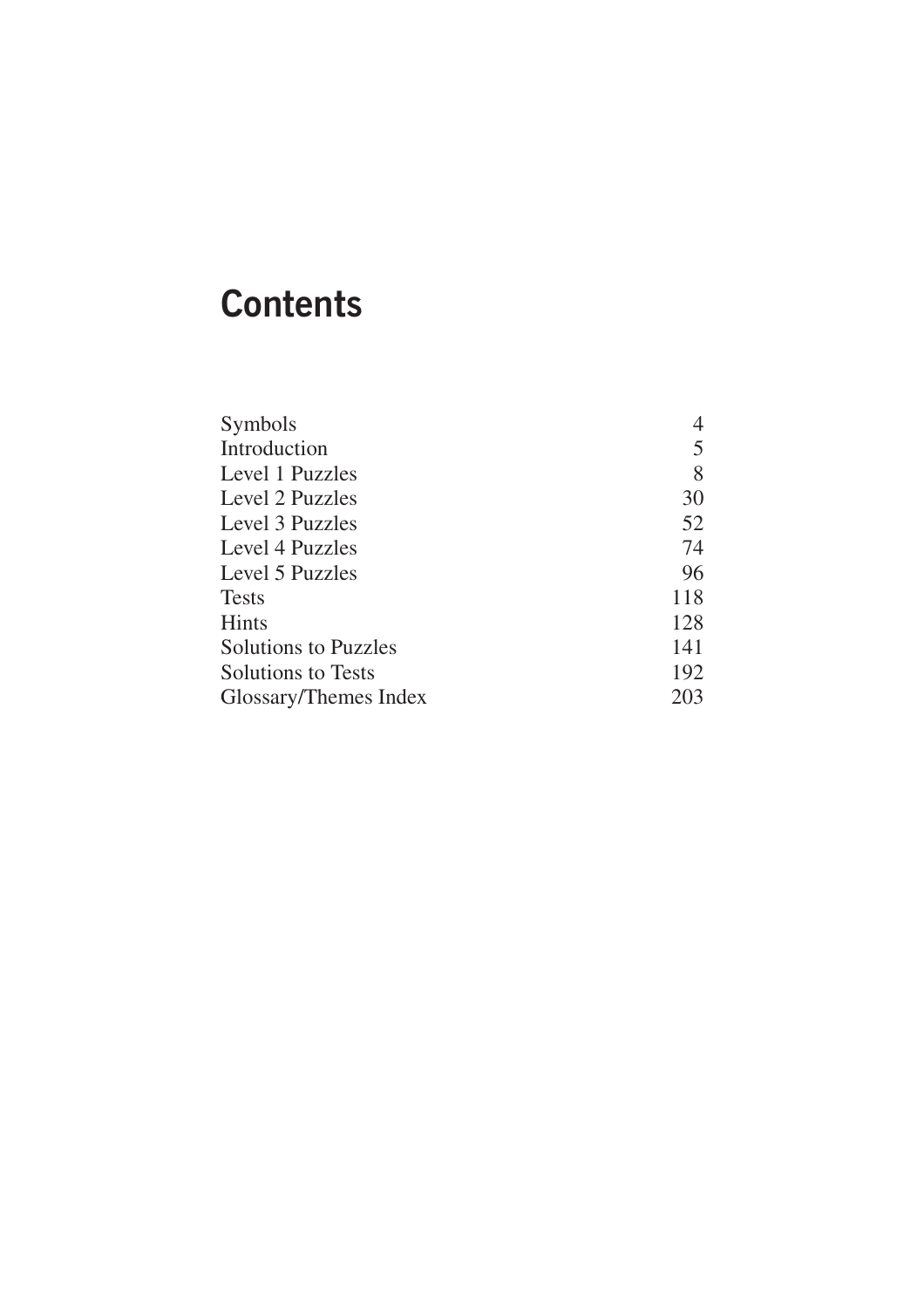

**Olcayoz – Gershon** *Istanbul Ech 2003*



**Bacrot – Lautier** *Paris 2002*



(Hint: see p. [132](#page--1-0); solution: see p. [154](#page--1-0))

**141** White to play

Over the last couple of years Etienne Bacrot has been challenging Joel Lautier for the honour of French no. 1. They are currently about the same strength but the rapidly-improving Bacrot is destined to win this battle. He also won this game with a nice finish. Lautier resigned after his next move.

(Hint: see p. [132](#page--1-0); solution: see p. [154](#page--1-0))

**142** Black to play

Black has just sacrificed his bishop on e7. He obviously has a strong and concrete follow-up in mind. Can you see it?

(Hint: see p. [132](#page--1-0); solution: see p. [154](#page--1-0))



*Russian Cht (Ekaterinburg) 2002*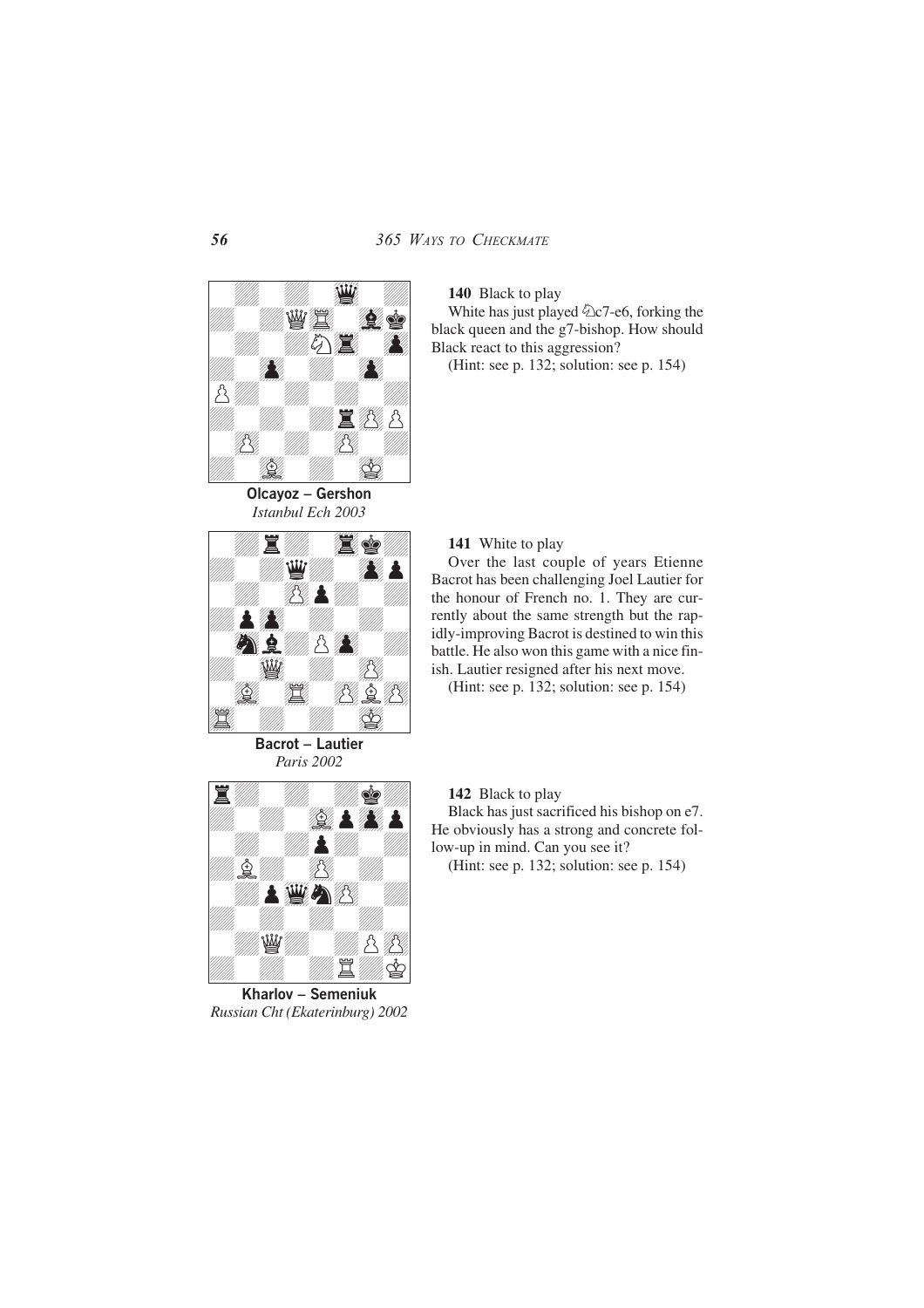# **143** White to play

Black has just defended against the threat of  $\mathcal{W}h$ 7# with ...e4 (... $\mathcal{Q}_8$ 8 would have been better). White now concluded the game with a pretty combination. Can you see it?

(Hint: see p. [133;](#page--1-0) solution: see p. [154\)](#page--1-0)



**Vaïsser – Skripchenko** *Paris 2003*

# **144** White to play

Take one look at this position. It is obvious that White has been horribly outplayed. Just for starters he is a pawn down and caught in a horrible pin on the b-file. But chess can be a cruel game. It's not like soccer where you are 3-0 up, make a mistake and then it's 3-1. No, in chess one small slip can undo hours of good work. White is now winning. How?

(Hint: see p. [133;](#page--1-0) solution: see p. [154\)](#page--1-0)

# **145** Black to play

White has just sacrificed the exchange on d8 and now threatens  $\Xi$ h8#. As ... $\Xi$ xf2+ doesn't offer any hope of a perpetual, Black must move his queen to free g6 for the king. Do you prefer  $\ldots \cong g4$  or  $\ldots \cong f5$ ? In the game Black made the wrong choice. What happened to him?

(Hint: see p. [133;](#page--1-0) solution: see p. [154\)](#page--1-0)



**Ahues – Schoris** *Dresden 1907*



**Bogdanovski – Mitkov** *Macedonian Ch (Gevgelija) 2002*